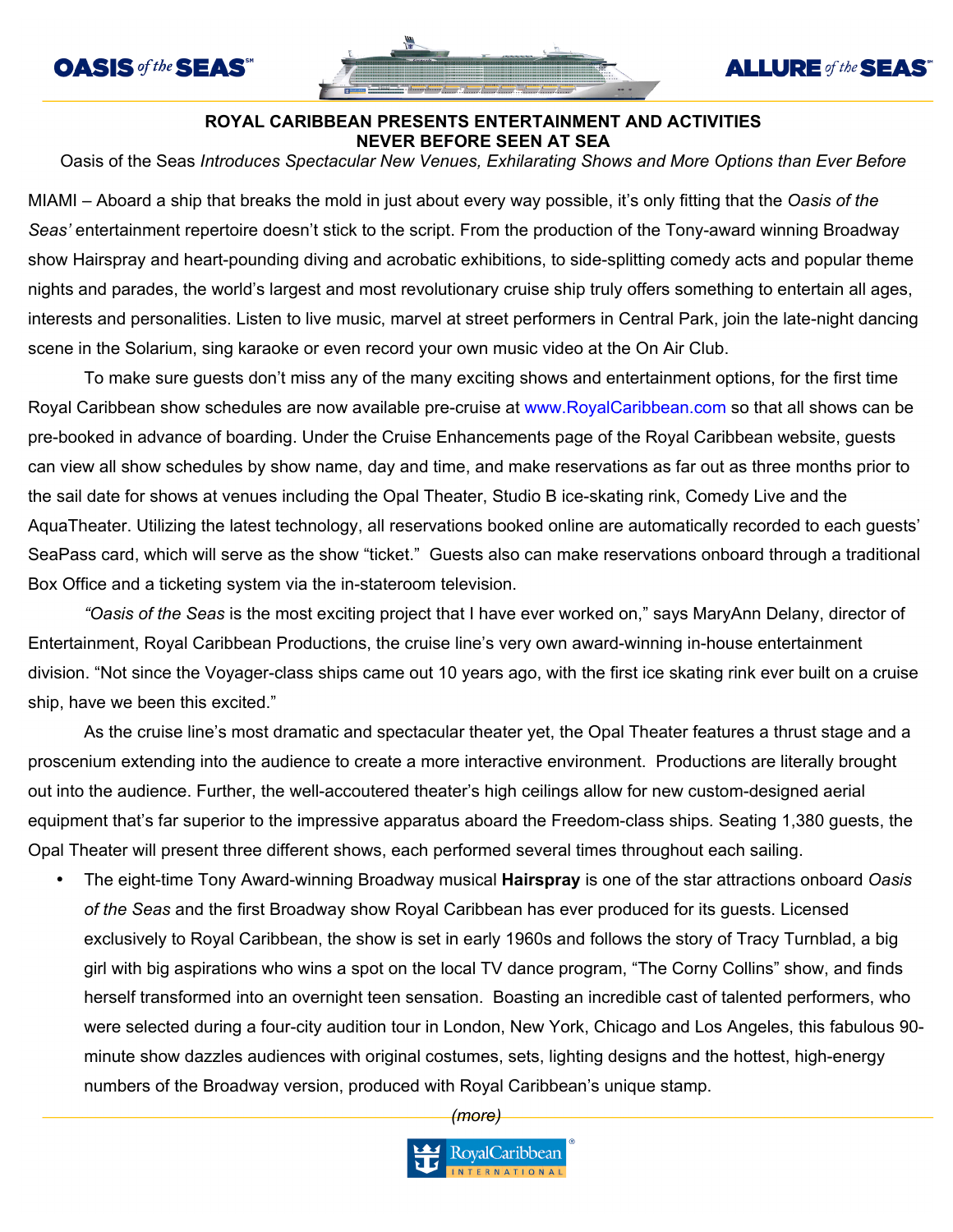## *Oasis of the Seas'* Entertainment Options – Page 2

- **Come Fly With Me** takes guests on a journey of soaring heights, interactive video and powerful singing and dancing during this 45-minute show, performed four times each cruise. Bringing the Opal Theater to life, this visually stunning show combines the unique aerial, dance, gymnastic and vocal talents of Royal Caribbean's incredible cast, coupled with the immense talent of the cruise line's costume, video and scenic designers.
- **Headliner Showtime** showcases world class singers, musicians, and magic and juggling acts three times each cruise in the Opal Theater.

The popular Studio B ice-skating rink continues to awe guests with spectacular and vibrant ice shows and serves as the locale for a variety of themed events. **Frozen in Time** marks the eleventh ice show Royal Caribbean has produced for this unique venue, bringing to life the works of Hans Christian Andersen, the acclaimed author most notable for his children's stories. Classic tales such as "The Snow Queen," "The Red Shoes," "The Ugly Duckling," "The Little Mermaid" and "The Emperor's New Clothes" take to the ice during a breathtaking show of spectacular choreography, theatrics, costumes and music. Performed by *Oasis of the Seas'* international ice cast, featuring toprated figure skaters from around the world, this not-to-be-missed ice show is available seven times during each cruise.

As the first theater of its kind, the dazzling AquaTheater oceanfront amphitheater venue spreads across the stern of *Oasis of the Seass'* Boardwalk deck and offers the most incredible, jaw-dropping shows ever seen at sea. Seating 600 guests, it boasts the largest and deepest pool at sea – a 51-by-22-foot kidney-shaped body whose depth can be adjusted to a maximum of 17.9 feet – along with 30-foot-high diving platforms. A pair of elaborate dive shows offered each day and night takes top billing (guests can even watch what goes on below the waves via underwater cameras that project the action onto giant screens), though the AquaTheater also hosts a variety of other entertainment to sit back and enjoy, including live music, themed events, fountain shows and cabarets. And when the pros are taking a break, guests can hop in and take a swim or sign up for SCUBA lessons.

- **Oasis of Dreams** is set against the backdrop of the ocean and twinkling nighttime sky. This breathtaking dive show features a professional and talented cast of Olympic and National Collegiate Athletic Association champion athletes from around the world, including 18 high divers, 10 synchronized swimmers and six gymnasts. Set to an original soundtrack and synchronized with fountain shows that shoot water up 65 feet, lighting and special effects, the all-star cast will perform a heart-pounding, dramatic spectacular that combines acrobatics, aerialism, synchronized swimming, trapeze artistry, and water ballet.
- **Splish Splash** is a light-hearted and humorous dive show, which provides fun and surprises for the whole family, performed five times each cruise. The AquaTheater's cast of divers showcase their comedic sides, combining crazy poolside antics with exhibition Olympic-style diving, performed to an upbeat and dramatic soundtrack.